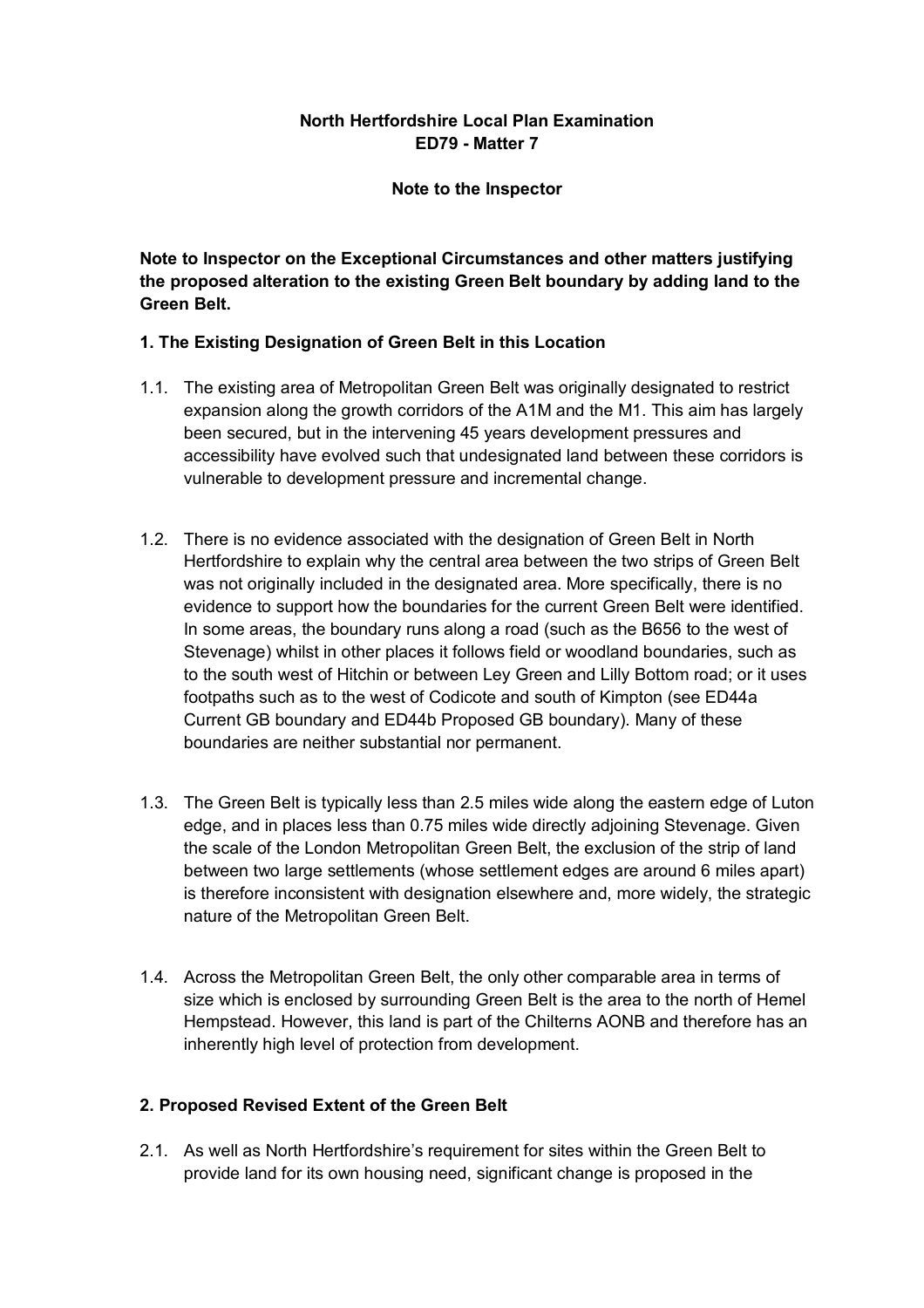adjacent settlements of Luton and Stevenage. Part of this change involves development in the Green Belt within North Hertfordshire District to facilitate the growth of Luton and Stevenage which will further erode the already narrow band of Green Belt containing these substantial towns.

- 2.2. The proposal to provide new Green Belt between Luton and Stevenage to join the two existing strips will allow for a stronger, more rational Green Belt boundary that will endure beyond the current plan period.
- 2.3. 3.The Green Belt Review [CG1} section 6 pp.137-150, sets out the analysis of the contribution of this land to Green Belt purposes. Part of the conclusion to the Review (para 96 p.150) notes that: *"The areas of non-Green Belt land assessed form a narrow corridor between the existing bands of Green Belt along the eastern edge of Luton and the western edge of Stevenage/Hitchin. Although not directly adjoining the major urban settlements they do play a role in preserving the openness of the countryside. In particular, the parcels to the south of the A505 Luton to Hitchin dual carriageway which are directly between the towns of Hitchin and Luton and Stevenage could perform a key role in maintaining the separation of these towns."*
- 2.4. The existing strip of non-Green Belt land ranges from just over a mile wide between Kimpton and Kimpton Mill to nearly three miles wide at Whitwell. Creating a new outer boundary for the Green Belt within this narrow area would be illogical and would lead to the creation of meaningless fragments of non-Green Belt land. Therefore, the only reasonable long-term planning solution is to include all the land between the two existing Green Belt strips between the A505 in the north and the District boundary in the south. This will create a more robust and logical area of Green Belt that also joins with the existing Green Belt area in neighbouring districts to create a more consistent and enduring area of Green Belt which strengthens the policy protection between Stevenage and Luton.
- 2.5. The A505 dual carriageway is a logical northern boundary for two reasons: first, it is a robust border with a significant degree of permanence; and second, the Chilterns AONB lies to the north of the A505 dual carriageway stretching from beyond the District boundary in the west to the current Green Belt boundary along the western edge of Hitchin.

### **3. Meeting the Requirements of the NPPF, including Exceptional Circumstances**

3.1 The proposed new area of Green Belt is an opportunity to create a more logical and robust area of Green Belt that would contribute to guiding development towards more sustainable locations in the surrounding towns and villages and would serve the purposes of the green belt. In particular it would serve a key role in maintaining the separation between the settlements of Hitchin and Luton. In doing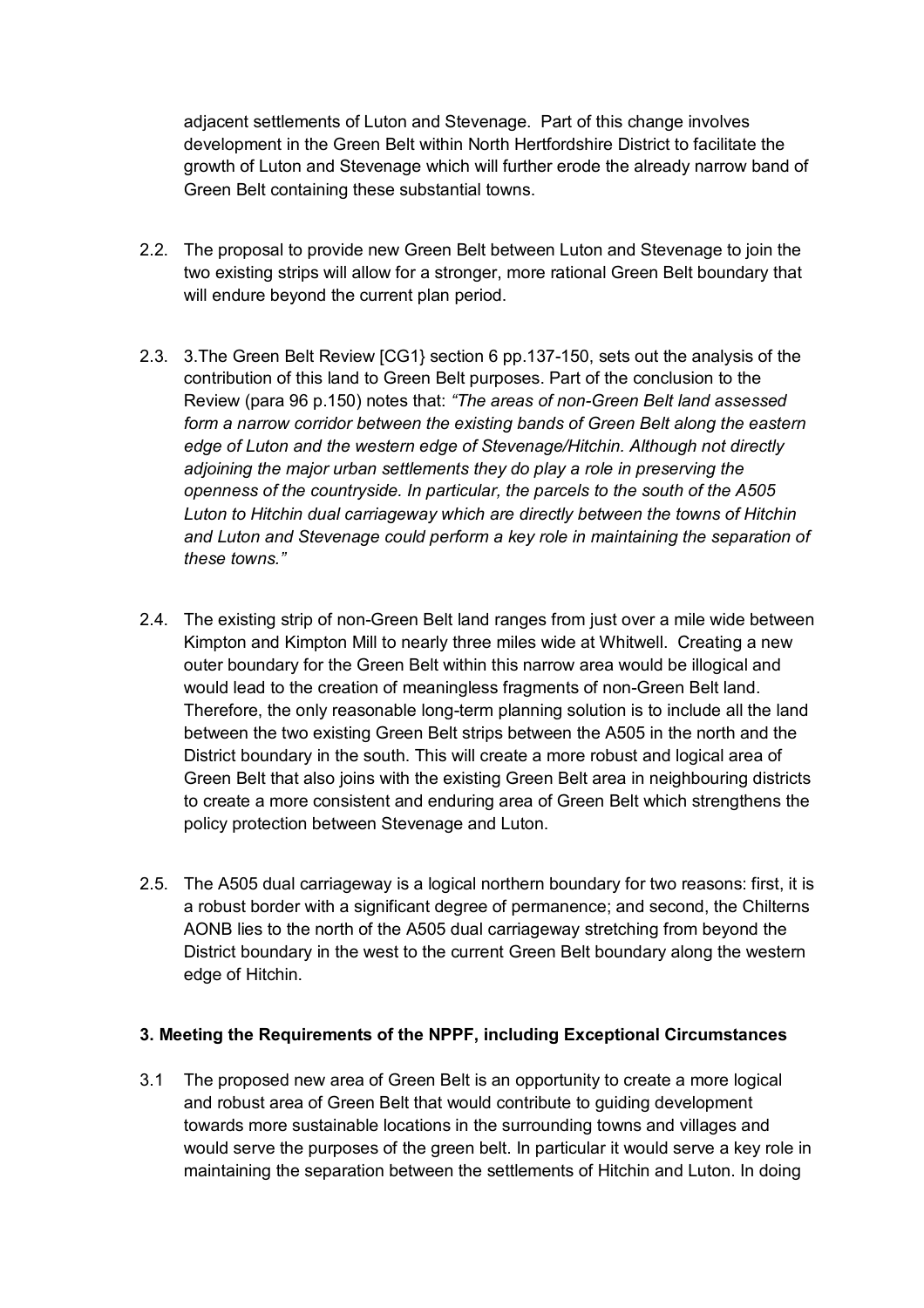so, a clear basis for the strategic planning of settlement form can be established. Designation would not, nor is intended to, represent compensation *per se* for the loss of Green Belt as part of the proposed allocation of strategic development sites and safeguarded land, although the loss of existing green belt land weakens its existing function and contribution to green belt purposes.

3.2. The NPPF (para 82) sets out various tests in respect of proposals for designating new areas of Green Belt. The rationale for designating the proposed area of Green Belt against these criteria is as follows:

| <b>NPPF</b><br><b>Requirement</b>                                                                                                       | <b>How the Requirement is Met</b>                                                                                                                                                                                                                                                                                                                                                                                                                                                                                                                                                                                                                                                                                                                                                                                                                                                                                                                                                                                                                                                              |
|-----------------------------------------------------------------------------------------------------------------------------------------|------------------------------------------------------------------------------------------------------------------------------------------------------------------------------------------------------------------------------------------------------------------------------------------------------------------------------------------------------------------------------------------------------------------------------------------------------------------------------------------------------------------------------------------------------------------------------------------------------------------------------------------------------------------------------------------------------------------------------------------------------------------------------------------------------------------------------------------------------------------------------------------------------------------------------------------------------------------------------------------------------------------------------------------------------------------------------------------------|
| Demonstrate<br>why normal<br>planning and<br>development<br>management<br>policies would<br>not be adequate                             | Other policies within the Local Plan, in particular Development<br>Management policy CG1: Rural Areas beyond the Green Belt,<br>provide some policy protection, but cannot be as a stringent or<br>consistent as Green Belt policy in their application. This is<br>particularly the case for the land which lies between<br>Hitchin/Stevenage and Luton which, as a strategic gap between<br>these towns, is effectively performing a Green Belt role. As such<br>policy which ensures the effective control of development is required<br>to ensure that, over the long term, the purpose of strategic<br>separation is considered. This can only be done in a consistent<br>fashion through the use of Green Belt policy extending across the<br>whole of the land to the south of the A505.                                                                                                                                                                                                                                                                                                |
| Set out whether<br>any major<br>changes in<br>circumstances<br>have made the<br>adoption of this<br>exceptional<br>measure<br>necessary | The Council's evidence base identifies a requirement for 13,800 new<br>homes within North Hertfordshire over the period 2011-2031. This<br>scale of development is clearly of an order not contemplated when<br>the original green belt boundary was set and constitutes a major<br>change in circumstances since that time. It is considered that the<br>OAN for 13,800 homes within North Herts can be described as both<br>'acute' and 'intense'. Less than half of the homes, 6,343 (46%) can<br>be delivered on non-Green Belt sites in North Hertfordshire over the<br>plan period. Therefore, there will be significant housing shortfalls<br>both within North Hertfordshire and across the wider housing market<br>area without using Green Belt land. Release of Green Belt land<br>reduces the area of Green Belt land around settlements and will<br>place greater pressure on those areas remaining. Increasing the<br>depth and overall integrity of the Green Belt will ensure that the<br>openness and permanence of the wider Green Belt in this locality is<br>strengthened. |
| Show what the<br>consequences of<br>the proposal<br>would be for<br>sustainable<br>development                                          | The designation of additional Green Belt in North Hertfordshire is<br>part of a clear strategic approach to directing development to the<br>towns and larger villages inset with the Green Belt, with appropriate<br>Green Belt release, to help secure more sustainable development.<br>Designation of Green Belt in this location is therefore complementary<br>to the allocation of development land, and part of a planning<br>framework for the plan period and beyond which seeks to balance<br>the need for development with countryside protection. Thereby                                                                                                                                                                                                                                                                                                                                                                                                                                                                                                                            |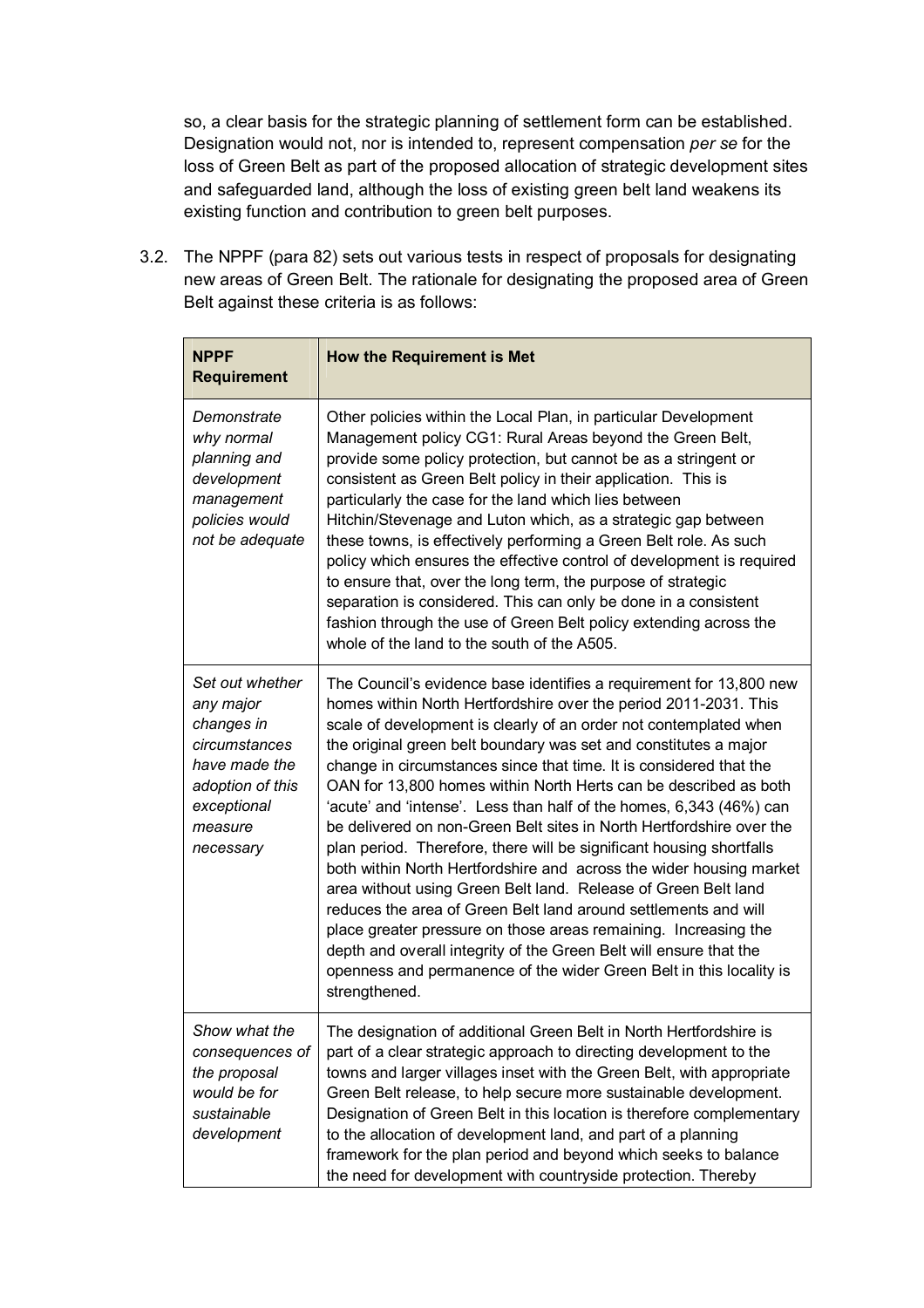| <b>NPPF</b><br><b>Requirement</b>                                                                                       | <b>How the Requirement is Met</b>                                                                                                                                                                                                                                                                                                                                                                                                                                                                                                                                                                                                                                                                                                                                                                      |
|-------------------------------------------------------------------------------------------------------------------------|--------------------------------------------------------------------------------------------------------------------------------------------------------------------------------------------------------------------------------------------------------------------------------------------------------------------------------------------------------------------------------------------------------------------------------------------------------------------------------------------------------------------------------------------------------------------------------------------------------------------------------------------------------------------------------------------------------------------------------------------------------------------------------------------------------|
|                                                                                                                         | ensuring that development is sustainable and sustainably located.                                                                                                                                                                                                                                                                                                                                                                                                                                                                                                                                                                                                                                                                                                                                      |
| Demonstrate the<br>necessity for the<br>Green Belt and<br>its consistency<br>with Local Plans<br>for adjoining<br>areas | The Green Belt in North Hertfordshire was last amended in 1996.<br>The need for housing and existence of tight Green Belt boundaries<br>around settlements has necessitated the review of the Green Belt<br>and its purpose in containing settlements and protecting the<br>openness of the countryside. The proposed allocations (and<br>attendant need to revise Green Belt boundaries) reflect the fulfilment<br>of obligations under the Duty to Co-operate between North<br>Hertfordshire and adjoining Councils to provide for development. As<br>such, the proposed designation of Green Belt is an essential part of<br>this strategic approach to planning in this locality which has been<br>advocated in the County Structure Plan and the Regional Plan as a<br>logical planning approach. |
| Show how the<br><b>Green Belt</b><br>would meet the<br>other objectives<br>of the<br>Framework.                         | The proposed designation of Green Belt will make an important<br>contribution to the fulfilment of a variety of objectives of the NPPF,<br>notably:                                                                                                                                                                                                                                                                                                                                                                                                                                                                                                                                                                                                                                                    |
|                                                                                                                         | Section 2. Ensuring the vitality of town centres - by helping to steer<br>development towards sustainable locations which include the<br>surrounding towns.                                                                                                                                                                                                                                                                                                                                                                                                                                                                                                                                                                                                                                            |
|                                                                                                                         | Section 4. Promoting sustainable transport - by helping to steer<br>development towards sustainable locations where the opportunities<br>for sustainable transport can be best secured.                                                                                                                                                                                                                                                                                                                                                                                                                                                                                                                                                                                                                |
|                                                                                                                         | Section 6. Delivering a wide choice of high quality homes - through<br>balancing the need to provide development land in sustainable<br>locations complemented by the appropriate protection of the wider<br>countryside in a consistent fashion.                                                                                                                                                                                                                                                                                                                                                                                                                                                                                                                                                      |
|                                                                                                                         | Section 8. Promoting healthy communities - Green Belt land<br>constitutes an important recreational resource within reach of urban<br>areas. The extension of the Green Belt in this locality will provide<br>consistent protection of the land as a countryside resource in an area<br>accessible to a large number of urban residents (both existing and<br>new) to the east and west. In addition (and as advocated in para 81<br>of the NPPF), there is the opportunity to plan positively to enhance<br>the beneficial use of the Green Belt in terms of recreational,<br>landscape and biodiversity, across an extensive tract of land.                                                                                                                                                          |
|                                                                                                                         | Section 9. Protecting Green Belt land - by creating a coherent area<br>of Green Belt with robust boundaries which will endure beyond the<br>Plan period and complement proposals for growth in surrounding<br>settlements.                                                                                                                                                                                                                                                                                                                                                                                                                                                                                                                                                                             |
|                                                                                                                         | Section 11. Conserving and enhancing the natural environment - by<br>providing the basis for the consistent protection of the countryside in<br>this locality, whilst also helping to protect the setting of the Chilterns<br>AONB to the north of the A505 (Position Statement - Development<br>affecting the setting of the Chilterns AONB, June 2011).                                                                                                                                                                                                                                                                                                                                                                                                                                              |